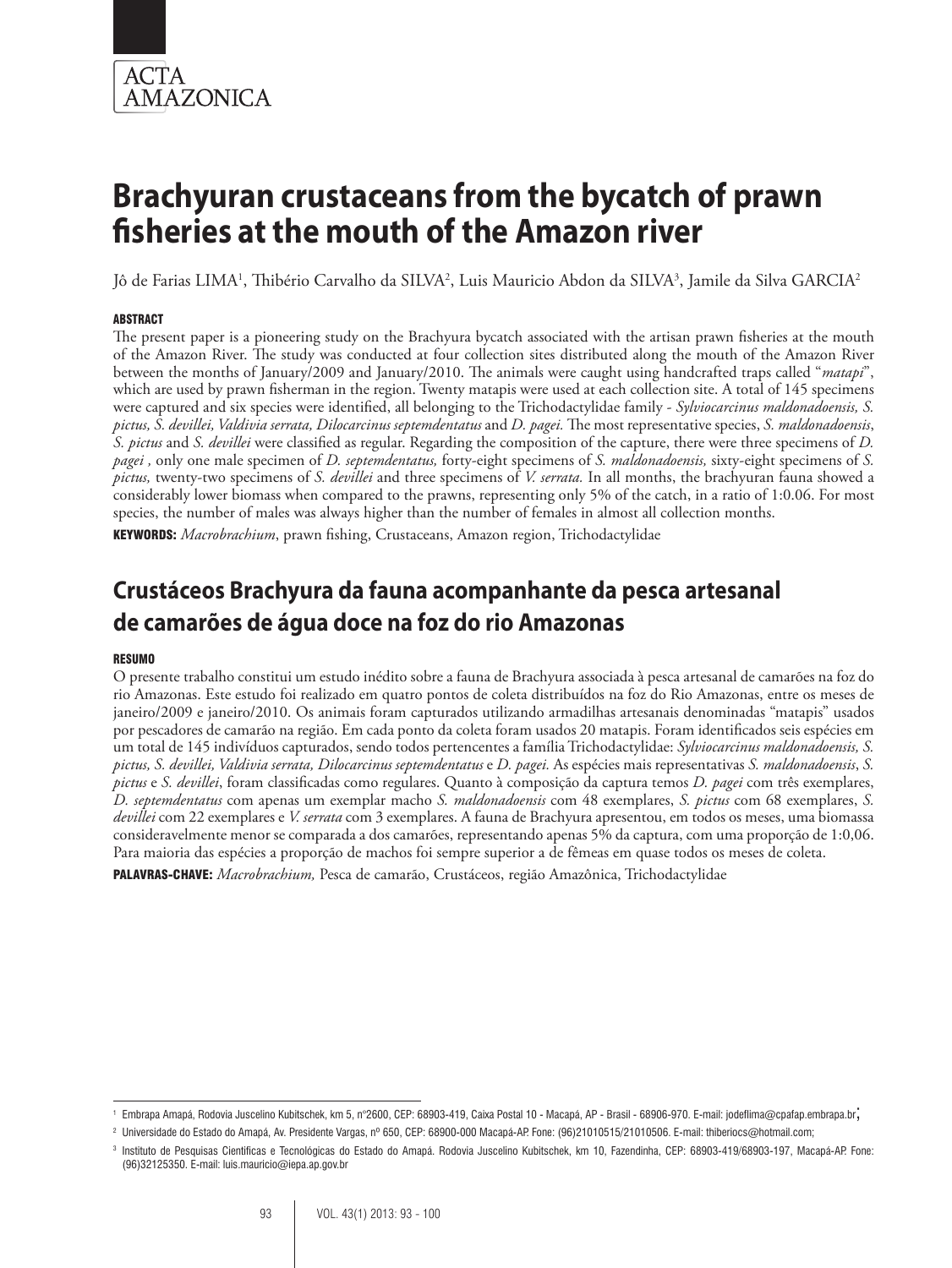

## **Introduction**

In the northern Brazilian coast, prawn fishery includes species from continental and marine waters, both having great economic and social importance (Isaac *et al*. 1992). In the continental and estuarine zones of the Amazonian states, prawn exploitation is directed towards two freshwater species, *Macrobrachium amazonicum* (Heller 1862) and *M. carcinus*  (Linnaeus 1758), which are exclusively caught through artisan fishing in the states of Pará and Amapá (Odinetz-Collart and Moreira 1993; Silva *et al*. 2002a, b; Vieira and Neto 2006). However, there is no current data on the fisheries production of *M. amazonicum* and on their bycatch (Maciel and Valenti 2009).

One of the greatest problems of commercial fishing is the capture of unwanted species (Zeller and Pauy 2005), also known as bycatch, which is defined as the set of individuals of any size or species that are caught together with target species, mostly without any biological relationship between them (Graça Lopes 1996)

According to Isaac *et al.* (1992), in the north coast of Brazil, for each kilogram of tail of pink shrimp, about 7.2 kg of bycatch composed of fish, mollusks and other crustaceans are caught, resulting in about 40,000 tons/year of fishing waste.

The participation of the bycath in the fishery of prawn *Macrobrachium amazonicum* and *M. carcinus* is often high, considerably exceeding the biomass of the target species, especially when the fishing instrument used is the trawl net. It can reach up to 70% of the biomass produced by this fishing area in the state of Amapá (Vieira 2003). Juveniles of croakers (*Pachypops* sp) and hake (*Plagioscion surinamensis* and *P. squamosissimus*), species with high local economic value, have been a target of these catches with nets and often discarded as bycath (Vieira 2003).

This overfishing and discard of large amount of bycatch will contribute to the loss of food and biodiversity, biomass reduction, dangerous menace for fish stocks, changes of the relationships predator/prey and therefore modifying the structure and the function of trophic communities that support fishing environment. Moreover, the most obvious consequence of the excessive capture of the bycatch fauna is a decrease of populations found there (Lewison *et al*. 2004; Eayrs 2007).

Although the problem of the bycatch is globally concerned, the impact on the composition and abundance of the species varies according to the fishing area and time of the year. However, knowledge of the potential ramifications of their removal on the aquatic ecosystem is still incipient (Eutrópio 2009). Unfortunately, decapod crustaceans (crabs and shrimps) perform the second position in abundance and

biomass among animal groups that compose the bycatch fauna (Eutrópio 2009).

Among decapod crustaceans, the brachyurans are composed of the highest number of species: 6,793 species belonging to 1,271 genera and 93 families (Ng *et al.* 2008). Most of them have marine life, but there are also freshwater species and terrestrial and semiterrestrial species with wide distribution, occurring in all oceans and continents at varied depths.

Freshwater prawn fishing is an artisan activity of great economic importance in the Amazonian rivers, especially in the states of Amapá, Pará and Amazonas; there are very few evaluative studies of fisheries, especially those concerning to the bycatch fauna, including the brachyurans. This study aimed to describe and characterize the brachyuran fauna of the bycatch of the freshwater prawns *Macrobrachium amazonicum* and *M. carcinus* caught through artisan fishing at the mouth of Amazon River.

## **Materials and Methods**

#### **Area of study**

The study area comprised the regions of Santana Island (00º03'40.9''S and 051º08'46.6''W), Rasa Island (00º16'08.1''S and 051º07'25.9''W), Pequena Island (00º15'20.0''S and 051º18'10.6''W) and Mazagão Velho (00º15'39.9''S and 051º20' 42.3'W), located at the mouth of the Amazon River, between in the states Pará and Amapá (Figure 1). The areas studied are relatively similar and important to artisanal prawn fishing. All study area presents various drainage channels, with varying sizes and depths, allowing the daily flooding and the formation of a wide diversity of micro-habitats. In the site of Santana island, the



**Figure 1 -** Localization of the study area and collection sites.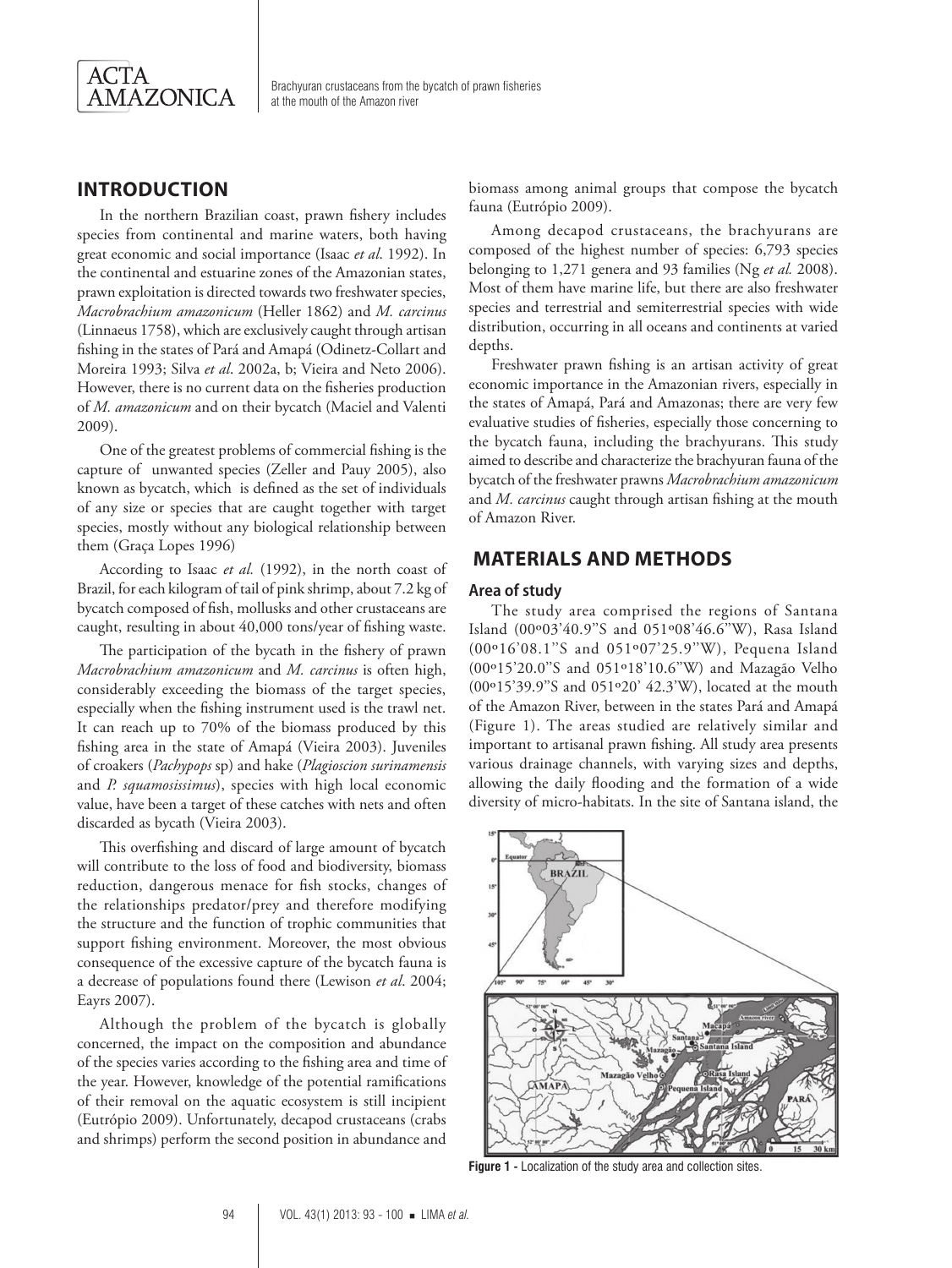

"*várzea*" *vegetation* is open and sparely, with the presence of a narrow border of macrophytes. In Pequena and Rasa islands, the "*várzea*" vegetation is moderately dense with some wide bands of macrophytes occupying its edge. In the Mazagão Velho, the "*várzea*" vegetation is strongly dense with great and wide bands of macrophytes along of the river.

Samples were collected monthly from January 2009 to January 2010, using a handcrafted trap called *matapi* (30 cm in diameter and 50 cm in length) (Figure 02), baited with flour of babaçu (*Orbignya speciosa.*) fruit. The *matapi* consists of a cylinder made of fibers of palm trees *jupati* (*Raphia vinifer*), *bacaba* (*Oenocarpus bacaba*) or *miriti* (*Mauritia flexuosa*) and open in both ends in which a pair of cone made of sticks is inserted (Simonian 2006). Twenty *matapis* were used at each collection site. Traps were set at depths of 1 to 2 meters, during an average of 12 hours of immersion. This sampling is equivalent to the capture performed by artisanal fishermen, which takes place every tidal cycle (12h, twice daily). All captures occurred at daybreak. The caught specimens were properly labeled and preserved in plastic bags containing solution of  $4\%$  formalin + 70% ethanol (1:1).

At the laboratory, the brachyuran fauna was sorted from the bycatch of the target species and stored in a container with 80% ethanol where they remained until the start of screening. The identification of the specimens was done according to Melo (2003) and the sex recognition according to instructions provided by Mota-Alves (1975) and Nascimento (1993). Specimens of each species will be deposited in the collection of crustaceans from the Zoology Museum of USP-MZUSP.

Biometries were performed using a digital caliper (accuracy 0.01 mm) and digital scale (precision 0.01g). The following



**Figure 2 -** Matapi an artisanal trap of prawn fisheries at the mouth of the Amazon. A – External view; B – internal view.

biometric measurements were taken: carapace width (CW) (taken at the largest dimension), carapace length (CL) (taken from the anterior margin of the forehead to the posterior margin of the carapace) (Ivo *et al.* 1999). According to their occurrence, the caught species were classified into three categories: occasional (1 to 5 months); seasonal (6 to 8 months) and regular (9 to 12 months) (Anzari *et al*. 1995).

The biometric data was tabulated and submitted to descriptive statistical analysis to determine average, minimum, maximum and standard deviation of carapace length, carapace width and the weight of the dominant species. A student's t-test (Beiguelman 2002) was performed for the most abundant species in order to identify possible differences in width, length and weight between sexes.

Differences between sex ratios were verified using chisquare test (*x2* ), at asignificance level of 5% and n-1 degrees of freedom (Beiguelman 2002). General aspects of population structures of the most abundant crabs caught are briefly presented and discussed.

## **Results and Discussion**

#### **Species composition**

Throughout the study, 145 crabs belonging to the Trichodactylidae family (H. Milne-Edwards 1853) were caught. There were 100 males (69%) and 45 females (31%), distributed in three genera and six species (Table 1, Figure 3). The most abundant species were *Sylviocarcinus maldonadoensis*  (Pretzmann 1978), *S. pictus* (H. Milne-Edwards 1853) and *S. devillei* (H. Milne-Edwards 1853), all classified as regular occurrence in the sampling. *Dilocarcinus pagei* (Stimpson 1861)*, D. septemdentatus* (Herbst 1783) and *Valdivia serrata*  (White 1847) were the least abundant and frequent, being considered as occasional species. According to Severino-Rodrigues *et al.* (2002), species classified as regular in fisheries are strongly related to the environment of the target species and therefore may be considered typical of bycatch of the referred fishery.

**Table 1 -** List of brachyuran species caught from January/2009 to January/2010. Occurrence (O) is represented by (<) occasional, (+) seasonal and  $(>)$  regular.

| Taxon                                            |     | $2009 - 2010$ |              |  |  |
|--------------------------------------------------|-----|---------------|--------------|--|--|
|                                                  | N   | %             |              |  |  |
| Trichodactylidae (H. Milne-Edwards, 1853)        |     |               |              |  |  |
| Sylviocarcinus pictus (H. Milne-Edwards, 1853)   | 68  | 46.90         | $\geq$       |  |  |
| Sylviocarcinus maldonadoensis (Pretzmann, 1978)  | 48  | 33.10         | $\mathbf{I}$ |  |  |
| Sylviocarcinus devillei (H. Milne-Edwards, 1853) | 22  | 15.17         | $\geq$       |  |  |
| Dilocarcinus pagei (Stimpson, 1861)              | 3   | 2.07          | $\,<\,$      |  |  |
| Valdivia serrata (White, 1847)                   | 3   | 2.07          | $\lt$        |  |  |
| Dilocarcinus septemdentatus (Herbst, 1783)       |     | 0.69          | $\,<\,$      |  |  |
| Total                                            | 145 | 100           |              |  |  |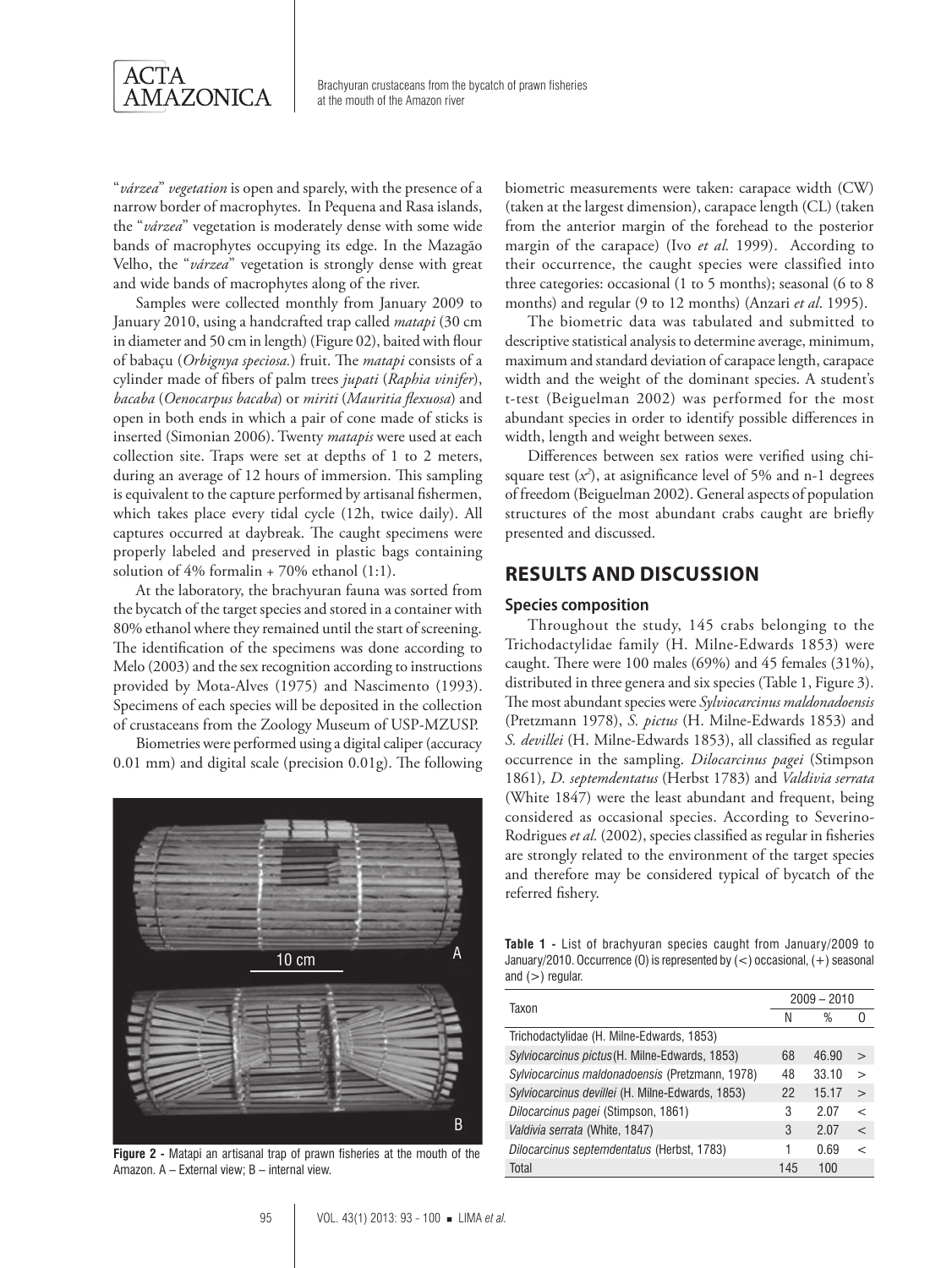

In the study of bycatch of marine shrimp, Branco and Fracasso (2004) conjectured that the occasional occurrence of some species may be related to migratory processes occurring in the fishing area. Although *D. pagei, D. septemdentatus* and *V. serrata* have been considered as occasional species, their occurrence cannot be explained by migration events, since they are gregarious and territorial in adulthood, performing only short and/or casual movements, similar to other



**Figure 3 -** Dorsal view of brachyurans caught at the mouth of the Amazon River. A) *Sylviocarcinus pictus* (H. Milne-Edwards 1853), B) *Sylviocarcinus maldonadoensis* (Pretzmann, 1978), C) *Sylviocarcinus devillei* (H. Milne-Edwards 1853), D) *Dilocarcinus septemdentatus* (Herbst 1783) E) *Dilocarcinus pagei* (Stimpson 1861) and F) *Valdivia serrata* (White 1847). Scale: 3 cm.

freshwater crabs (Dobson *et a.* 2007a, b). Actually, their actual distributions between the continental and the estuarine environment depend on not only their movements (migration) but also on environmental fluctuations as tides and floods, caused by seasonal and lunar cycles (dispersion mechanisms) (Collins *et al.* 2011).

In the Amazon estuary, the connection between continental and estuarine rivers is done through floods that frequently occur during the rainy season. Our observation reveals that this event favors the occurrence of typically continental species such as the ones belonging to the genus *Dilocarcinus* and *Valdivia* in the estuary, as well as the occurrence of estuarine species of genus *Armases* (Rathbun 1897) (Decapoda, Sesarmidae) such as *A. benedicti* and *A. rubripes* in freshwater rivers connecting to the Amazon. According of Schubart and Diesel (1998), some species of the genus *Armases* tolerates large variations in salinity (from 0 to 45 ppt), allowing its survival when they are eventually taken up the river or freshwater lakes during the rainy season. **Figure 4 -** Percentage of brachyuran species caught between January/2009

#### **Species occurrence and abundance**

Among the six species found in this study, four were also reported by Vieira (2003): *S. devillei*, *S. maldonadoensis, S. pictus* and *D. pagei*, which confirms their regularity in the bycath of the prawn *M. amazonicum*.

Most specimens (61%) were caught during the rainy season (December-June) in the present study. This result corroborates Silva's study (2010) about population structure of the crabs *S. devillei* and *S. pictus* in the municipally of Belém, inside the same Amazon estuary, who recorded highest number of specimens in the rainy period. This may be related to the increased activity caused by the expansion of floodplain areas where feeding and reproduction take place by trichodactylid crabs (Mansur and Hebling 2002; Rocha and Bueno 2004). On the other hand, they tend to stay hidden, reducing their vulnerability to fishing gear, in dry seasons. The highest abundance were in Pequena island with 45 specimens (31.04% of sampling), followed by Santana island with 43 specimens (29.64%), Rasa island with 40 specimens (27.59%) and Magazão Velho with 17 specimens (11.73%). On the other hand, Santana island had the highest species richness (six species) and Magazão Velho, the lowest (two species) (Figure 4). The occurrence and abundance of these species may be related to the distribution of macrophyte vegetation in the different collection sites, because these areas show similar environmental characteristics due to the large volume of water of the Amazon River (Hu *et al.* 2004). The macrophytes, and are important sources of food, provide shelter for juvenile and adult crabs when threatened by predation (Rosa *et al.* 2009).

#### **Ratio between the target species biomass and the brachyuran fauna biomass**

The total biomass of prawn was considerably higher than the biomass of the brachyuran fauna in the bycatch, reaching a ratio of 1:0.06 (Figure 5). Similar results were obtained by Vieira (2003), who recorded the expressively higher biomass



and January/2010 and their areas of occurrence.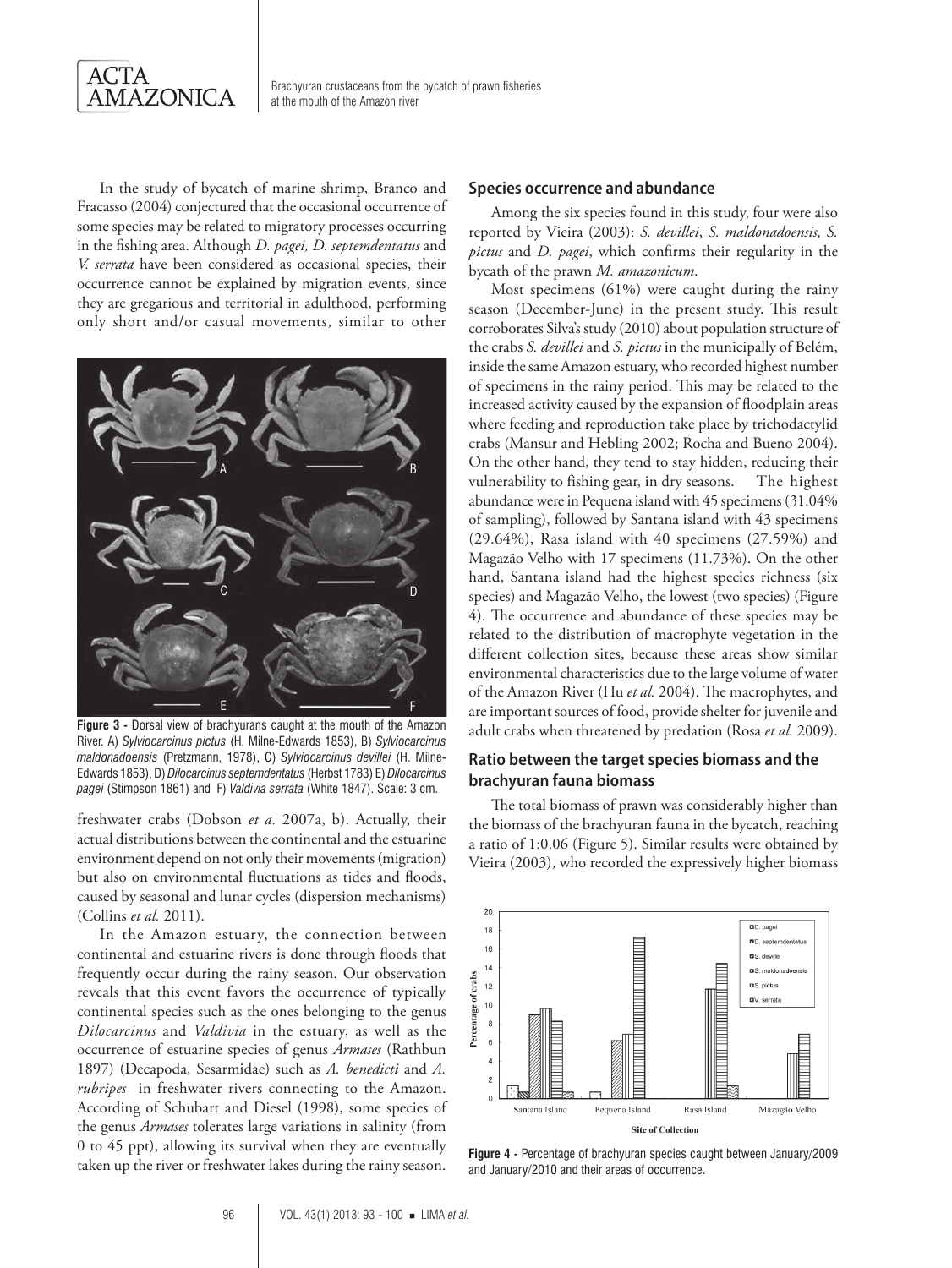

of *M. amazonicum* than the biomass of the bycatch fauna. This indicates that the *matapi* is above all, a selective instrument, performing lower impact that the trawl nets, whose bycath biomass of crustacean is often greater than the target species biomass, as it can be seen in the studies carried out by Branco and Fracasso (2004) and Branco and Verani (2006).

### **Population structure of the trichodactylid crabs**



**Figure 5 -** Ratio between the biomass of prawn (*Macrobrachium amazonicum*  and *M. carcinus*) and the brachyuran accompanying fauna caught at the mouth of the Amazon River between January/2009 and January/2010.

#### **Sylviocarcinus maldonadoensis**

We caught 48 specimens of *Sylviocarcinus maldonadoensis*, being 33 males (68.75%) and 15 females (31.25%), with a sex ratio of  $1:2,2$  ( $x^2$ = 6.75) and a significant difference level of 5% (Figure 6).

There is no available literature on the sex ratio of *S. madonadoensis*. However, Mansur *et al.* (2005) observed a contrasting dominance of females over males (1:4) for the congeneric species *Sylviocarcinus australis.* For the freshwater crab *Trichodactylus borellianus* Nobili 1896, Collins *et al.* (2006) also reported a dominance of females. On the other hand, Mansur *et al.* (2005) mentioned that for *Dilocarcinus pagei,* the ratio between males and females in the population remained in a balance of 1:1. These differences may be related to the methods of collection and the period of capture on both studies – with sieves during the day in the mentioned



**Figure 6 -** Monthly distribution of the occurrence of males and females of *Sylviocarcinus maldonadoensis* (Pretzmann 1978) caught between January/2009 and January/2010.

authors, while in the present study the traps were set at night, when the territorial males are more vulnerable for capture.

The total biomass of the bycatch brachyuran fauna was of 3,081.4 g and *S. maldonadoensis* accounted for 23.97% (=738.6 g). The weight of the male specimens ranged from 5.59 g to 22.4 g, averaging 14.54 g, while the females', from 5.93 g to 55.67 g, averaging 18.33 g. However, there was no significant difference between the sexes when the *t*-test was applied. Regarding to the size of carapace, similar results were observed (Table 2).

In the same way, in the study of the growth of the trichodactylid crab *Dilocarcinus pagei*, Taddei and Herrera (2010) found significant differences in the weight and in the carapace length between females and males, having female's higher values. Differences in weight and length between the sexes may be attributed to the females' need for space in the cephalothorax for the development of the gonads (Hines 1982). In addition, because eggs of freshwater crabs have a higher amount of yolk and the embryonic development till juvenile stage occurs in the female's pleopods, space for this harboring is essential for theses crabs (Beck and Cowell 1976). **Table 2 -** Biometrics of *Sylviocarcinus maldonadoensis* (Pretzmann, 1978), caught at the mouth of the Amazon River.

|                       | <b>Male</b> |            |               | Female     |            |               |  |
|-----------------------|-------------|------------|---------------|------------|------------|---------------|--|
|                       | CW<br>(mm)  | CL<br>(mm) | Weight<br>(g) | CW<br>(mm) | CL<br>(mm) | Weight<br>(g) |  |
| Minimum               | 26.61       | 24.61      | 5.59          | 25.66      | 23.84      | 5.93          |  |
| Maximum               | 37.46       | 35.62      | 22.40         | 49.55      | 48.29      | 55.67         |  |
| Average               | 31.51       | 29.21      | 14.54         | 34.55      | 31.76      | 18.33         |  |
| Standard<br>Deviation | 2.72        | 2.23       | 3.68          | 6.67       | 6.41       | 12.15         |  |

#### **Sylviocarcinus pictus**

We caught 68 specimens of *Sylviocarcinus pictus*, being 51 males (75%) and 17 females (25%), with a sex ratio of 1:3 (*x2* : 17, G.L: 1; P<0.05), with a significant predominance of males in April and October (Figure 7). The disparity in the sex ratio is common in crustaceans and it may be related to their reproductive strategies (Wenner 1972). According to Haley (1979), the deviation in the sex ratio of crustaceans may be due to several causes, usually attributed to their dispersion pattern, to periods of food restriction for one gender, migration, mortality and growth rates differentiated between the sexes.

The biomass of *S. pictus* was 1,449.51 g, accounting for 48% of the total biomass of bycatch. The average weight was 20.61 g, ranging from 3.32 g to 41.5 g. The weight of the male specimens ranged from 10.03 g to 34.52 g, averaging 21.56 g, while the females', from 3.32 g to 41.5 g, averaging 17.80 g. However, there was no significant difference between the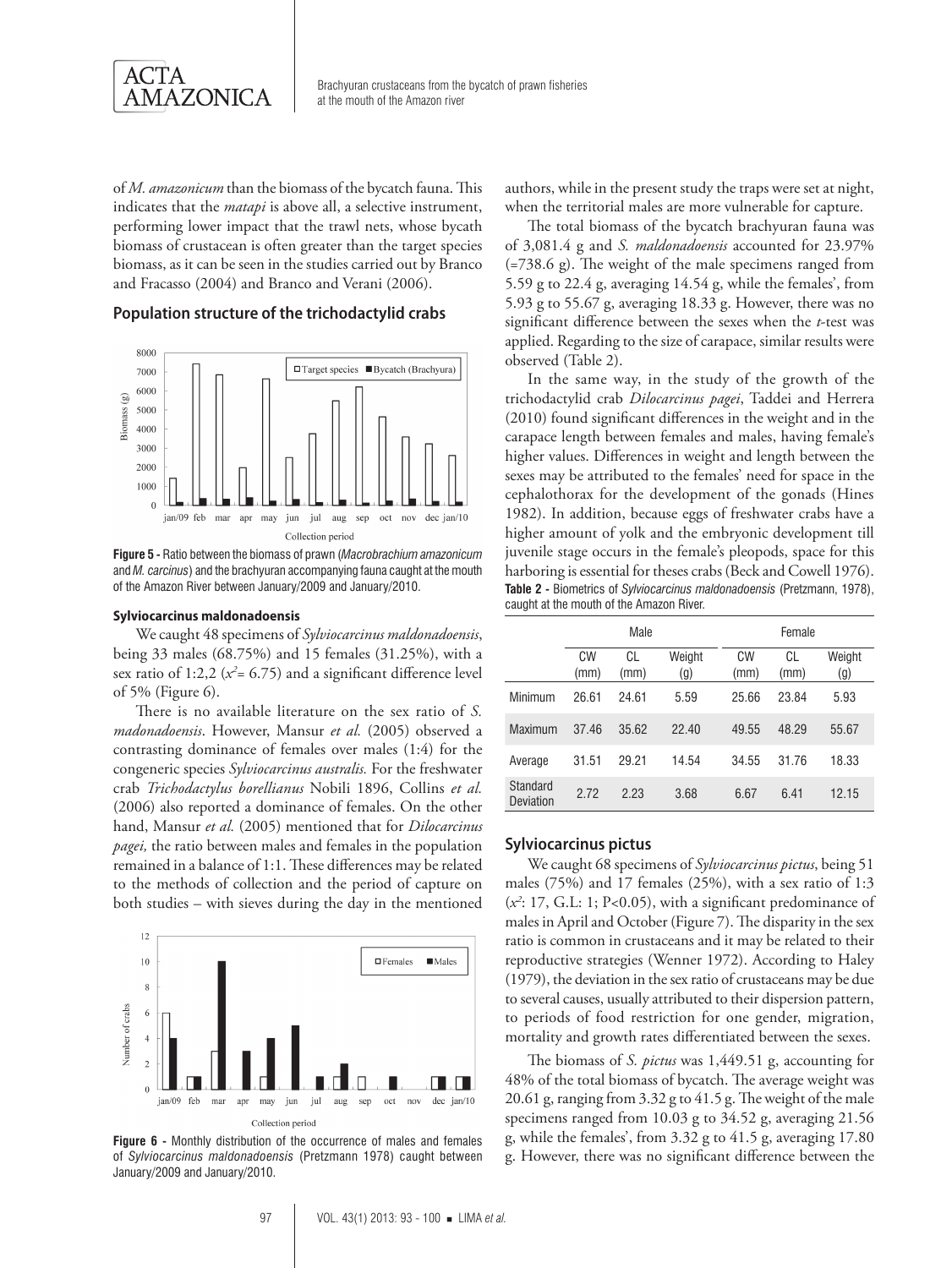



**Figure 7 -** Monthly distribution of the occurrence of males and females of *Sylviocarcinus pictus* (H. Milne-Edwards 1853) caught between January/2009 and January/2010.

sexes when the *t*-test was applied. The carapace width ranged from 19.24 mm to 45.75 mm for females and from 25.27 mm to 45.52 mm for males. There was no significant difference between the sexes when the *t*-test was applied (Table 3).

During the study, 22 specimens were obtained, being 12 males (54.55%) and 10 females (45.45%), with a sex ratio of 1:0,8 (*x2* : 0.18; G.L: 1; P>0.05), with no significant difference during the study (Figure 8). According to Goés and Fransozo (2000), the sex ratio can vary greatly within the brachyuran family. These authors also state that environmental pressure, food availability and reproductive strategy may affect the sexes in different extents, thereby promoting differentiated or non differentiated sex ratios along their lifecycle.

The biomass produced by *S. devillei* was 800 g, with an average weight of 36.36 g. Curiously, Vieira (2003) did not mention the biomass of this specie in his study. The carapace width ranged from 27.59 mm to 60.48 mm for females and from 21.36 mm to 61.84 mm for males, significant difference between the sexes when the *t*-test was applied. The weight of the male specimens ranged from 4.08 g to 83.8 g, averaging 27.47 g, while the females', from 8.05 g to 112.69 g, averaging 47.04 g. Significant difference between the sexes when the *t*-test was applied.

**Table 3 -** Biometrics of *Sylviocarcinus pictus* (H. Milne-Edwards, 1853), caught at the mouth of the Amazon River.

|                       | Male       |            |            |            | Female     |               |  |  |
|-----------------------|------------|------------|------------|------------|------------|---------------|--|--|
|                       | CW<br>(mm) | CL<br>(mm) | Weight (g) | CW<br>(mm) | CL<br>(mm) | Weight<br>(g) |  |  |
| Minimum               | 25.27      | 25.13      | 10.03      | 19.24      | 17.68      | 3.32          |  |  |
| <b>Maximum</b>        | 42.52      | 38.87      | 34.52      | 45.75      | 40.82      | 41.50         |  |  |
| Average               | 35.68      | 32.69      | 21.56      | 33.69      | 30.57      | 17.80         |  |  |
| Standard<br>Deviation | 2.91       | 2 71       | 5.52       | 7.32       | 6.87       | 10.11         |  |  |



**Figure 8 -** Monthly distribution of the occurrence of males and females of *Sylviocarcinus devillei* (H. Milne-Edwards 1853), caught at the mouth of the Amazon River from January/2009 to January/2010.

**Table 4 -** Biometrics of *Sylviocarcinus devillei* (H. Milne-Edwards, 1853), caught at the mouth of the Amazon River.

|                       | Male       |            |               | Female     |            |               |  |
|-----------------------|------------|------------|---------------|------------|------------|---------------|--|
|                       | CW<br>(mm) | CL<br>(mm) | Weight<br>(g) | СW<br>(mm) | CL<br>(mm) | Weight<br>(g) |  |
| Minimum               | 21.36      | 19.94      | 4.08          | 27.39      | 26.18      | 8.05          |  |
| Maximum               | 61.84      | 50.67      | 83.80         | 60.48      | 59.63      | 112.69        |  |
| Average               | 38.10      | 35.76      | 27.47         | 46.33      | 55.84      | 47.69         |  |
| Standard<br>Deviation | 10.33      | 10.10      | 21.14         | 8.84       | 8.84       | 26.99         |  |

## **Conclusions**

*Sylviocarcinus pictus* is the most abundant freshwater crab in the Amazon estuary as it was the dominant species both in biomass and in the number of specimens in all studies areas.

*Sylviocarcinus maldonadoensis* and *S. pictus* have diversified habits as they were found in all collection sites.

Males of *Sylviocarcinus maldonadoensis* and *S. pictus* are more vulnerable for capture with *matapi,* as they have strong dominance when compared to females' abundance, with unbalanced sex ratio.

The *matapi* is an efficient fishing trap for the capture of decapods crustaceans when compared to other devices such as the trawl net, because the biomass of brachyuran fauna in the bycatch was satisfactorily lower than the biomass of the target species.

## **Acknowledgements**

Special thanks to the Brazilian Agricultural Research Corporation for financing the project "Sustainable management of *Macrobrachium amazonicum* (Heller, 1862) and *Macrobrachium carcinus* (Linnaeus, 1758) (Crustacea, Decapoda) in the mouth of the Amazon", whose research data provided the basis for the development of this work.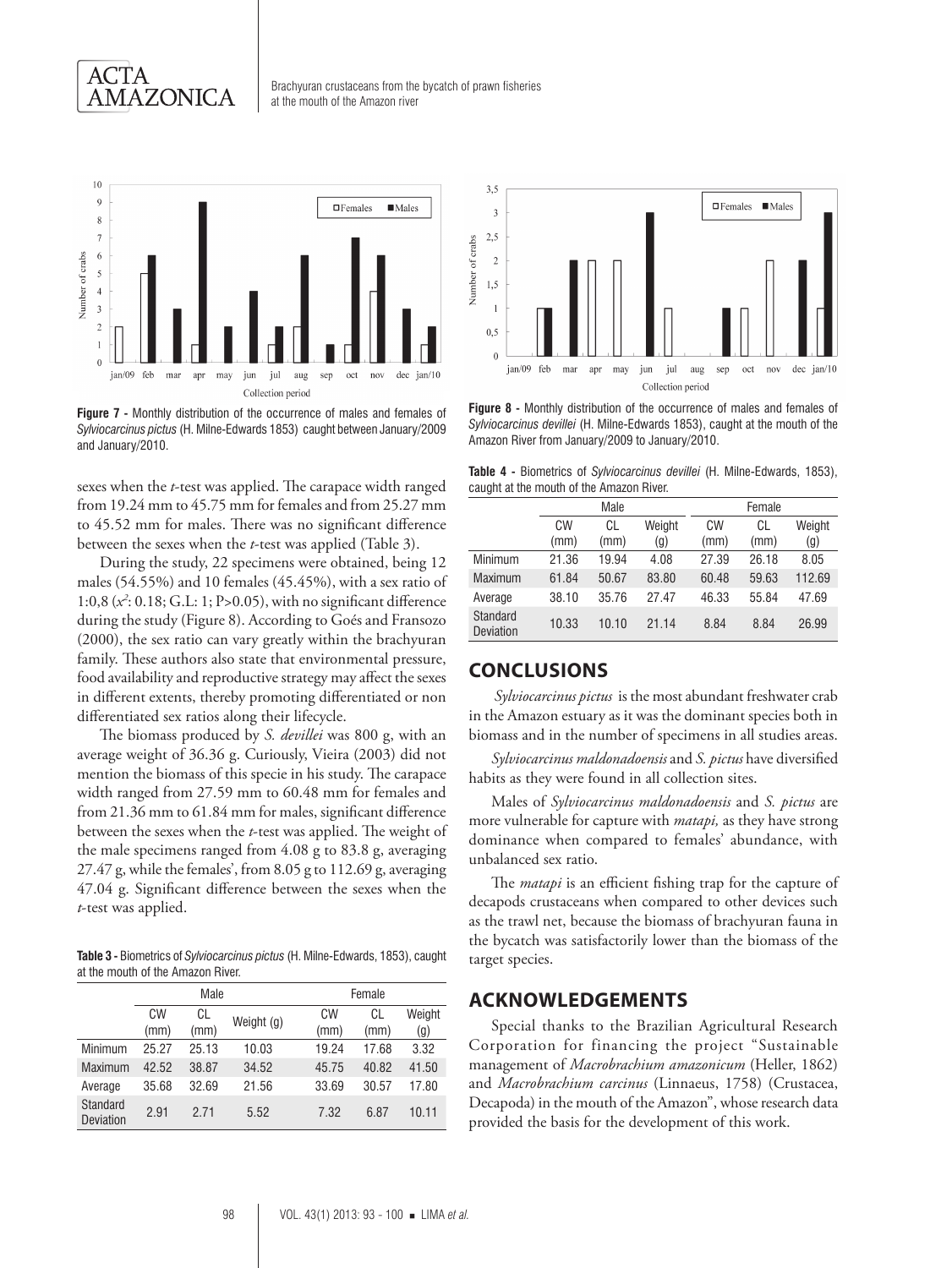

## **References**

- Anzari, Z.A.; Chatterfi, A.; Ingole, R.A.; Sreepada, R.A.; Rivonkar, C.U.; Parrulenkar, A. H. 1995. Community structure and sazonal variation of an inshore demersal fish community at Goa, west coast of India. *Estuarine Coastal and Shelf Science*, 41: 593-610.
- Beck, J.T.; Cowell, B. C. 1976. Life history and ecology of the freshwater Caribbean shrimp, *Palaemonetes paludosus* (Gibbes). *The American Midland Naturalist*, 96: 52-65.
- Beiguelman, B. 2002. *Curso prático de bioestatística*. Ribeirão Preto (SP): fundação de pesquisa cientifica de Ribeirão Preto. 271 pp.
- Branco, J.O.; Fracasso, H.A.A. 2004. Ocorrência e abundância da carcinofauna na pesca do camarão sete-barbas, *Xiphopenaeus kroyeri* Heller (crustácea, decápoda), na Armação de Itapocoroy, Penha, Santa Catarina, Brasil. *Revista Brasileira de Zoologia*, 21: 295-301.
- Branco, J. O.; Verani, J. R. 2006. Pesca do camarão sete-barbas e sua fauna acompanhante, na Armação do Itapocoroy, Penha, SC, p. 153-170. In: Branco, J. O.; Marenzi, A. W. C. *Bases ecológicas para um desenvolvimento sustentável: estudos de caso em Penha, SC*. 291. Universidade do Vale do Itajaí, Itajaí, Santa Catarina.
- Collins, P.A.; Giri, F.; Williner V. 2006. Population dynamics of *Trichodactylus borellianus* (Crustacea Decapoda Brachyura) and interactions with the aquatic vegetation of the Paraná River (South America, Argentina). *Journal of Limnology*, 42: 19-25.
- Collins, P.A; Giri, F.; Williner V. 2011. Biogeography of the Freshwater Decapods in the La Plata Basin, South America. *Journal of Crustacean Biology*, 31(1): 179-191.
- Dobson, M.K.; Magana, A.M.; Lancaster, J.; Mathooko, J.M. 2007a. Aseasonality in the abundance and life history of an ecologically dominant freshwater crab in the Rift Valley, Kenya. *Freshwater Biology*, 52, 215–225.
- Dobson, M.K.; Magana, A.; Mathooko, J.M.; Ndegwa, F.K. 2007b. Distribution and abundance of freshwater crabs (*Potamonautes* spp.) in rivers draining Mt. Kenya, East Africa. *Fundamental and Applied Limnology*, 168, 271–279.
- Eayrs, S. 2007. *A Guide to by-catch reduction in Tropical shrimp-trawl fisheries.* FAO. Rome.108 pp.
- Eutrópio, F.J. 2009. *Biologia do camarão Xiphopenaeuskroyeri (Dendobranchiata: Penaeidae) e a fauna acompanhante relacionada a sua pesca em Anchieta, Espírito, Santo, Brasil.* Dissertação de Mestrado, Ecologia de Ecossistema/Universidade Vila Velha, Vila Velha, Espirito Santo. 104 pp.
- Góes, J.M.; Fransozo, A. 2000. Sex ratio analysis in *Eriphia gonagra*  (Decapoda, Xanthidae). *Iheríngia, Série Zoologia*, 88: 151-157.
- Graça-Lopes, R. 1996. *A pesca do camarão-sete-barbas Xiphopenaeus kroyeri Heller (1862) e sua fauna acompanhante no litoral do Estado de São Paulo*, Tese de Doutorado, Instituto de Biociências/ Universidade Estadual Paulista, Rio Claro, São Paulo. 96 pp.
- Haley, S. R. 1979. Sex ratio as a function of size in *Hippa pacifica*  Dana (Crustacea, Anomura, Hippidae): a test of sex reversal and differential growth rate hypotheses. *American Naturalist*, 113: 391-397.
- Hines, A. H. 1982. Allometric constraint on reproductive and variables of reproductive effort in brachyuran crabs. *Marine Biology*, 69: 309-320.
- Hu, C.; Montgomery, E. T.; Schmitt, R. W.; Muller-Karger, F. E. 2004. The dispersal of the Amazon and Orinoco River water in the tropical Atlantic and Caribbean Sea: Observation from space and S-PALACE floats. *Deep-Sea Research II*, 51: 1151–1171.
- Isaac, V.; J.; Dias Neto, J.; Damaceno, F. G. 1992. *Biologia e dinâmica de populações e administração pesqueira do camarão rosa Penaeus subtilis da região norte do Brasil.* Coleção Meio Ambiente, Série Estudos de Pesca, IBAMA, Brasília, 187 pp.
- Ivo, C.T. C.; Dias, A. F.; Mota, R. I. 1999. Estudo sobre a biologia do caranguejo-uçá, *Ucides cordatus* (Linnaues, 1763) capturado no delta do rio Parnaíba, estado do Piauí. *Boletim Técnico – Científico CEPENE*, 7: 53-84.
- Lewison, R. L.; Crowder, L. B.; Read, A. J.; Freeman, S. A. 2004. Understanding impacts of fisheries by-catch on marine mega fauna. *Trends in Ecology and Evolution*, 191(11): 598-604.
- Maciel, C. R.; Valenti, W. C. 2009. Biology, Fisheries, and Aquaculture of the Amazon River Prawn *Macrobrachium amazonicum*: A Review, *Nauplius,* 17(2): 61 ‑ 79.
- Mansur, C. B.; Hebling, N. J. 2002. Análise comparativa entre a fecundidade de *Dilocarcinus pagei* Stimpson e *Sylviocarcinus australis* Magalhães & Turkay (Crustacea, Decapoda, Trichodactylidae) no Pantanal do rio Paraguai, Porto Murtinho, Mato Grosso do Sul. *Revista Brasileira de Zoologia*, 19: 797-805.
- Mansur, C. B.; Hebling, N. J.; Souza, J. A. 2005. Crescimento relativo de *Dilocarcinus pagei* Stimpson, 1861 e *Sylviocarcinus australis* Magalhães e Turkay, 1996 (Decapoda: Trichodactylidae) no Pantanal do Rio Paraquai, porto Murtinho-Mato Grosso do Sul. *Boletim do Instituto de Pesca de São Paulo,* 31: 103-107.
- Melo, G. A. S. 2003. *Manual de identificação dos Crustacea Decapoda de água doce do Brasil.* Edições Loyola, São Paulo, Brasil. 429 pp.
- Mota-Alves, M. I. 1975. Sobre a reprodução do caranguejo-uçá, *Ucides cordatus* (Linnaeus), em mangues do estado do Ceará (Brasil). *Arquivos de Ciência do Mar*, 15: 85-91.
- Nascimento, S. A. 1993. *Biologia do caranguejo-uçá (Ucides cordatus).*  Administração Estadual do Meio Ambiente-ADEMA, Aracajú, Brasil. 45 pp.
- Ng, P. K. L.; Guinot, D.; Davie, P. J. F. 2008. Systema Brachyurorum: Part I. An annotated checklist of extant brachyuran crabs of the world. *The Raffles Bulletin of Zoology*, 17: 1-286.
- Odinetz-Collart, O.; Moreira, L. C. 1993. Potencial pesqueiro de *Macrobrachium amazonicum* na Amazônia Central (Ilha do Careiro): variação da abundância e do comprimento. *Amazoniana*, 12 (3/4): 399 – 413.
- Rocha, S. S.; Bueno, S. L. S. 2004. Crustáceos decápodes de água doce com ocorrência no Vale do Ribeira de Iguape e rios costeiros adjacentes, São Paulo, Brasil. *Revista Brasileira de Zoologia,* 21: 1001-1010.
- Rosa, F. R.; Lopes, I. R.; Sanches, V. Q. A.; Rezende, E. K. 2009. Distribuição de caranguejos Trichodactylidae (Crustacea, Brachyura) em alagados do Pantanal Mato-Grossense (Brasil)